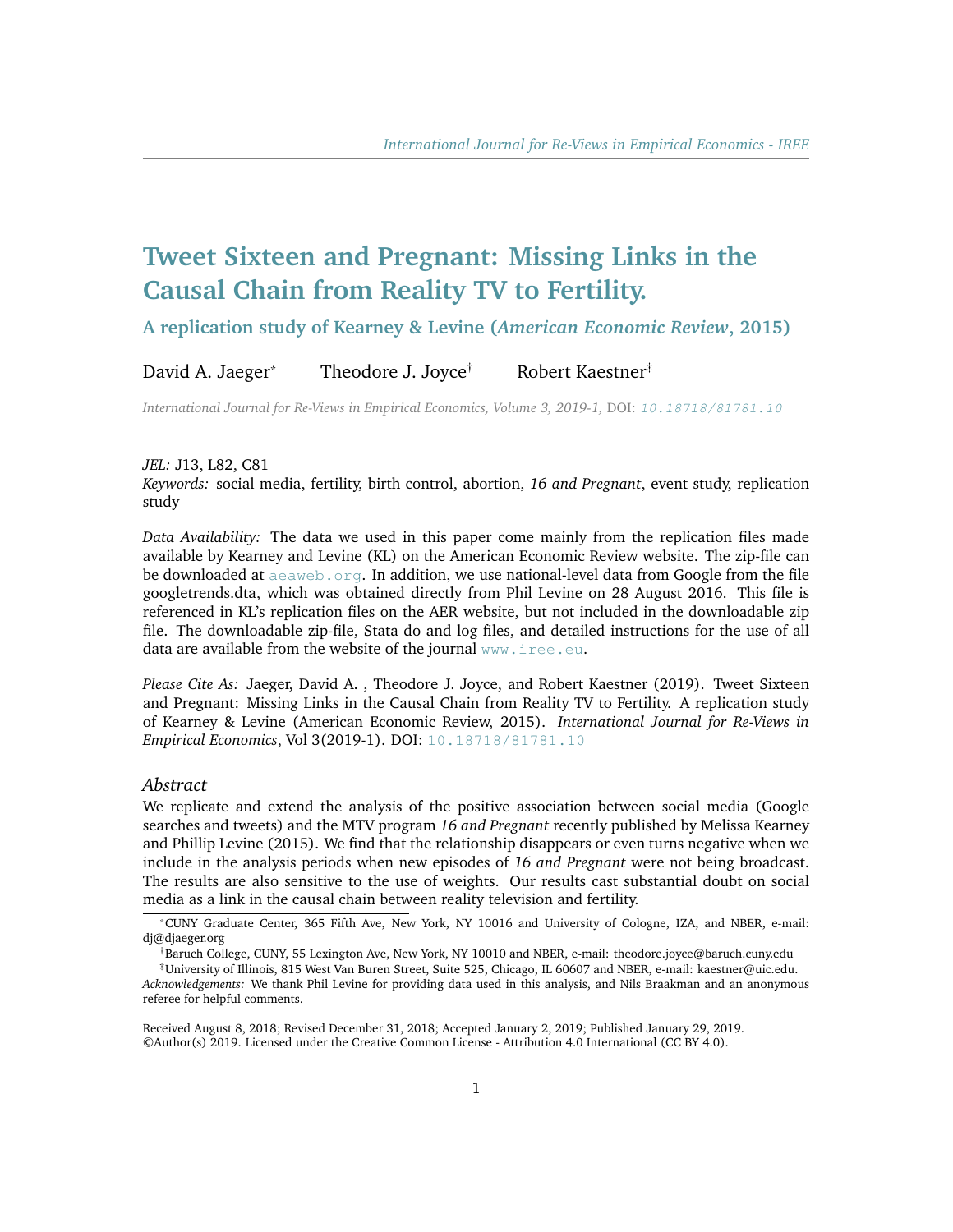#### *1 Introduction*

In a recent study of teen pregnancy in the *American Economic Review*, Melissa Kearney and Philip Levine (2015, henceforth KL) found that the MTV show *16 and Pregnant* was associated with a 4.3 percent decline in teen birth rates between July 2009 and December 2010. We have recently cast doubt on KL's interpretation of this association as causal (Jaeger, Joyce, and Kaestner 2018). In this paper we re-examine KL's evidence using data from Twitter and Google Trends in which they link the timing of broadcasts of *16 and Pregnant* to increased use of phrases related to birth control and abortion on these platforms, in an effort to establish a causal link between the show and fertility behavior.<sup>[1](#page-1-0)</sup> The use of social media to support traditional econometric analyses is a major focus of their study and part of a growing trend in social science research (see, for example, Choi and Varian [2](#page-1-1)012 and Stephens-Davidowitz 2017).<sup>2</sup>

We first replicate KL's analysis of Google and Twitter data, which is limited to periods around the first broadcasts of episodes of *16 and Pregnant*. We show that these results are unaffected by correcting for minor mistakes KL made in the coding of broadcast dates. We then use the full sample of tweets available in the data KL posted on the *American Economic Review* website and re-evaluate their evidence. We continue to show that, not surprisingly, broadcasts of new episodes of *16 and Pregnant* are associated with increased tweets about and Google searches for the phrase "16 and Pregnant." In not limiting the periods in the analysis, however, we find that broadcasts of new episodes *did not* increase tweets about or Google searchers for terms related to birth control and abortion relative to the pre-*16 and Pregnant* period or relative to periods in which new episodes of the show were not being broadcast. In addition, we show that KL's results are sensitive to their choice of weights. We conclude that KL's social media analyses do not support the causal link to fertility behaviors that they claim.

#### *2 Data*

## *2.1 KL's Original Data*

KL use data from Google Trends and Twitter to assess interest in *16 and Pregnant*, birth control, the contraceptive pill, and abortion. KL regress tweet rates and Google Trend indices on indicators for broadcasts of *16 and Pregnant* as well as the Google Trend index and tweets about *16 and Pregnant* in an attempt to establish a causal link from the show to potential behavioral changes that would plausibly explain the decline in teen birth rates that they claim was related to the show's broadcast. Most of the data used in our analysis was included in the files made available by the *American Economic Review* when KL was published. KL's "do" files refer to one data file that was not included in the replication package and we obtained this file directly from Phillip Levine.<sup>[3](#page-1-2)</sup>

<span id="page-1-0"></span><sup>&</sup>lt;sup>1</sup>KL write, "In all of these approaches using high frequency data, we believe that the results plausibly provide causal estimates of the impact of the show" (p. 3621).

<span id="page-1-1"></span><sup>&</sup>lt;sup>2</sup>Kearney and Levine's description of the social media analysis as "secondary and suggestive" (Kearney and Levine 2016) and "peripheral" (Kearney and Levine 2018) is surprising, given that fully half of the data analysis in KL is devoted to social media. In Kearney and Levine (2014), which garnered much attention from the national press, they argue that the analysis of social media and its effect on attitudes was a primary contribution.

<span id="page-1-2"></span> $3$ We use the data files topsy-trend-daily.dta, googletrends-state.dta, topsy-state-daily.dta, topsy-state.dta from [aeaweb.](https://www.aeaweb.org/aer/data/10512/20140012_data.zip) [org](https://www.aeaweb.org/aer/data/10512/20140012_data.zip). We acquired the file googletrends.dta directly from Phillip Levine on 28 August 2016. All files are included in our replication files along with the "do" file to generate all of the results in this paper. DOI: [notyet](https://www.aeaweb.org/aer/data/10512/20140012_data.zip).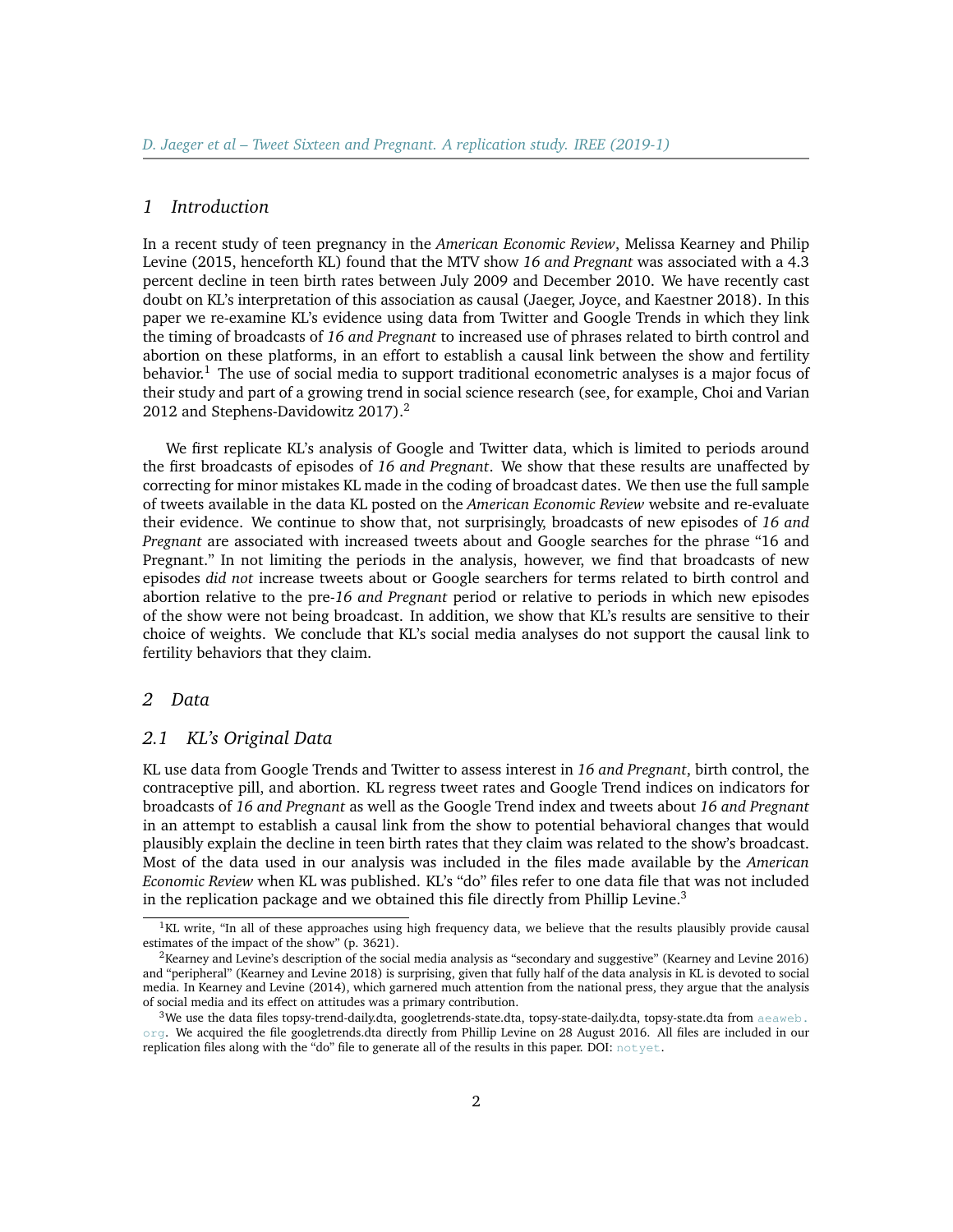KL purchased Twitter data from Topsy Labs, a social media company that was founded in 2007 and acquired by Apple in 2013 before closing in 2015. These data contain information about tweets regarding *16 and Pregnant*, birth control, abortion, and adoption, as well as the total number of tweets, on each day from 1 January 2009 to 31 December 2012. KL create daily rates (per 1 million overall tweets) mentioning "abortion," "birth control," or "16 and Pregnant." They also provide data from Topsy that gathered the same information disaggregated by state.

KL use data from Google Trends to measure the relative frequency for searches for "16 and Pregnant," "how get birth control," "how get abortion," and "how get birth control pill" at a weekly frequency over 209 weeks from January 2009 to December 2012. Google Trends creates an index of query shares, and queries can be specific to a time-period, geographic region or both. The index for a search of a specific query is constructed by dividing the number of searches for the specific term by the total number of searches conducted over the time-period or geography and then assigning a value to 100 to the time-period-geography with the largest share. All other period-geography units are normalized using the largest value. Thus, an index value of 0.5 for a period-geography search of "how to get abortion" is half as large as the share of the query that generated the largest share in that period and geographic unit.[4](#page-2-0)

## *2.2 Corrections to KL's Data*

KL miscoded 11 of the 53 days on which a new episode of *16 and Pregnant* was broadcast.[5](#page-2-1) Each miscoding was off by one day, and these obviously affect the lagged indicators for broadcast days as well as the characterization of periods as "in season" (i.e. the period between broadcast of the first show in the season and the last).<sup>[6](#page-2-2)</sup> In addition, in the analysis where KL focus only on the days that are "in season," they incorrectly programmed the variable indicating the day after a new episode of *16 and Pregnant* was broadcast.[7](#page-2-3) Neither of these mistakes has a large impact on the qualitative interpretation of KL's results, and we note for the record that we were able to replicate all of KL's results using their (incorrect) dates and variable coding.<sup>[8](#page-2-4)</sup>

<span id="page-2-1"></span><span id="page-2-0"></span> $4$ See KL pp. 3617-3619 for a more detailed description of their social media data.

<sup>&</sup>lt;sup>5</sup>We checked broadcast dates from the official 16 and Pregnant website ( $mtv, com/shows/16-and-pregnant/$ [episode-guide](http://www.mtv.com/shows/16-and-pregnant/episode-guide), last seen 7 August 2018) as well as the TV Guide sites for each season of the show that is relevant to KL's analysis ([tvguide.com/tvshows/16-pregnant/episodes-season-1/304110/](http://www.tvguide.com/tvshows/16-pregnant/episodes-season-1/304110/), [tvguide.](http://www.tvguide.com/tvshows/16-pregnant/episodes-season-2/304110/) [com/tvshows/16-pregnant/episodes-season-2/304110/](http://www.tvguide.com/tvshows/16-pregnant/episodes-season-2/304110/), and [www.tvguide.com/tvshows/16-pregnant/](http://www.tvguide.com/tvshows/16-pregnant/episodes-season-3/304110/) [episodes-season-3/304110/](http://www.tvguide.com/tvshows/16-pregnant/episodes-season-3/304110/), for the first three seasons, respectively; last seen 7 August 2018).

<span id="page-2-2"></span><sup>6</sup>The corrected "in-season" periods are 11 June 2009 to 30 July 2009 (Season 1), 16 February 2010 to 20 April 2010 (Season 2 part 1), 26 October 2010 to 4 January 2011 (Season 2 part 2), 19 April 2011 to 28 June 2011 (Season 3), and 27 March 2012 to 5 June 2012 (Season 4). The first episode of season 5 of *16 and Pregnant* was not broadcast until 14 April 2014, outside of our analysis period.

<span id="page-2-3"></span><sup>&</sup>lt;sup>7</sup>KL first dropped the observations that were not "in season" and then used the x[\_n-1] construct in Stata to create the lagged variable. This works when each observation is temporally contiguous to the previous observation, but not when there are breaks in the time series.

<span id="page-2-4"></span><sup>&</sup>lt;sup>8</sup>Because KL did not make available daily-level data across states for the state-level Twitter analysis in Table [4](#page-15-0) below, we are not able to evaluate how the miscoding of the "in-season" periods affects the results. We use their dating of the 11 periods in this analysis.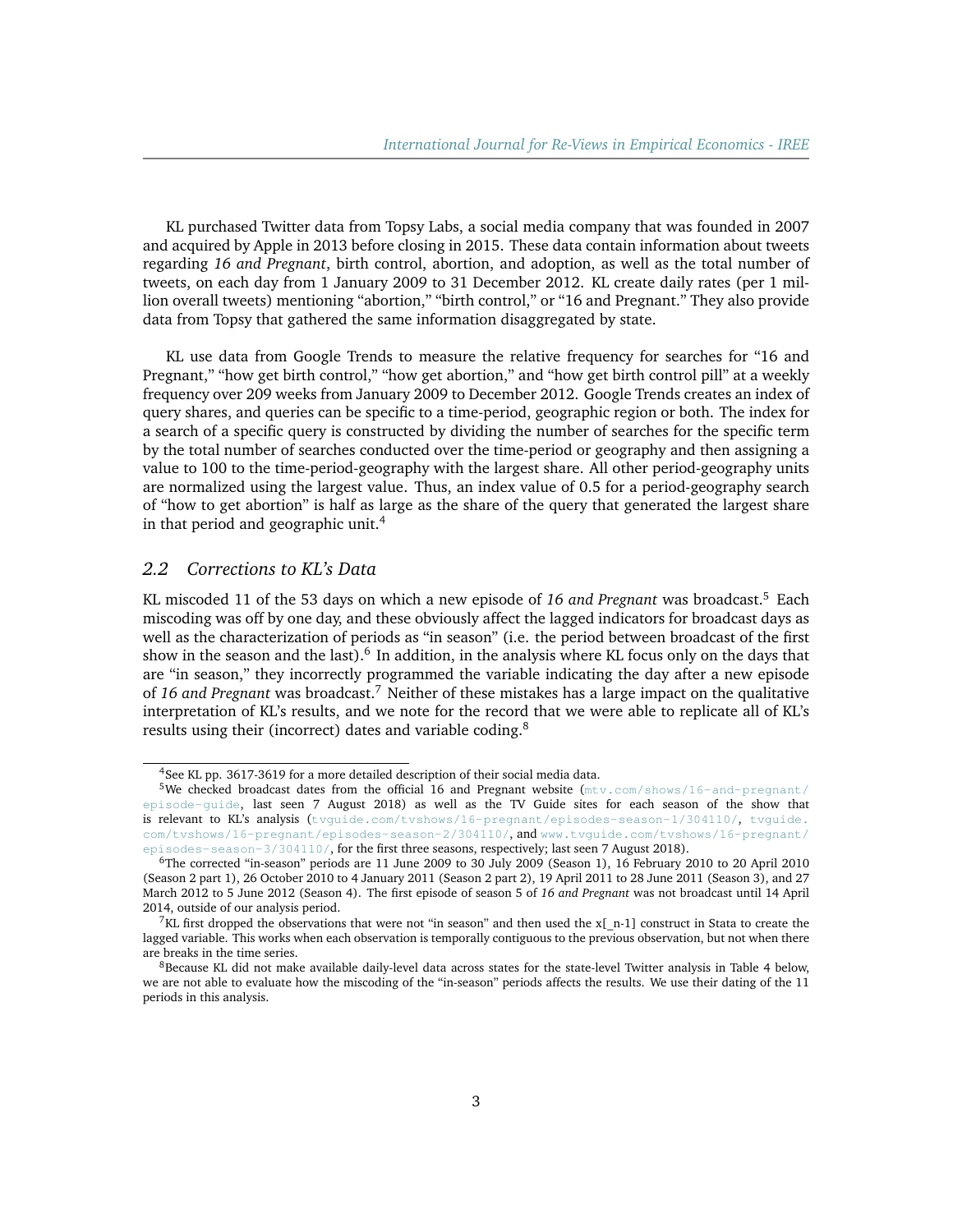## *3 Replication and Extensions*

#### *3.1 National Twitter Analysis*

KL define tweet rates as the total number of tweets with the specified terms each day per 1 million total tweets made that day. They graphically show (KL Figure 8) that the daily time series of the tweet rate for "16 and Pregnant" has clear spikes on the day after a new episode of the show was broadcast, as well as elevated tweet activity during the weeks in which new episodes of *16 and Pregnant* was airing (KL Figure 7). In Figure [1,](#page-10-0) we provide a similar graph of daily tweet rates for "16 and Pregnant" in 2010, but also include the tweet rates for "birth control" (Panel A) and "abortion" (Panel B). Other years exhibit similar properties and are available from the authors by request. In both panels the vertical lines represent the broadcast dates of *16 and Pregnant*. While there are clear spikes in the tweet rate for "16 and Pregnant," we find no similar pattern for the tweet rate of "birth control" or "abortion."

KL formally test for an association between *16 and Pregnant* and tweets for "birth control" and "abortion," by regressing the natural logarithm of the tweet rate for each term on indicators for the day a new episode of *16 and Pregnant* was broadcast. KL limit their analysis to the 336 days during weeks in which a new episode of *16 and Pregnant* was broadcast, although their data include all 1,461 days between 1 January 2009 and 31 December 2012.

Limiting the periods of analysis in this way is potentially problematic for several reasons. First, re-runs of *16 and Pregnant* are shown throughout the year and at numerous times during the day, leading to potentially constant exposure to the show's messages since its inception. Second, the available Twitter data includes five months prior to any broadcasts of *16 and Pregnant*. KL omit these data from their analysis, even though they provide a useful baseline of tweeting of "birth control" and "abortion" in the months leading up to the show's debut. Lastly, including tweets from the periods when new episodes of *16 and Pregnant* are not broadcast is more comparable to their Twitter analyses across states and time, as well as to the Google Trend analyses that use all available weekly data from January 2009 to December 2012. KL provide little justification for difference in focus from the full period (using Google data and state×time variation with tweets) to only the periods that are "in season" (using national-level Twitter data).<sup>[9](#page-3-0)</sup> We feel that the more appropriate approach, and the one that KL themselves use when analyzing Google searches and tweets across space, is to include all periods and contrast the prevalence of tweets and searches about "birth control," "abortion," and the name of the show itself between those periods when new episodes are being broadcast and those periods prior to any broadcast of *16 and Pregnant* or when only re-runs are being shown.

We present our re-analysis of the association between *16 and Pregnant* and tweets about birth control and abortion in Table [1.](#page-12-0) In column (1) we show estimates of the association between the broadcast of new episodes on the tweet rate for "16 and Pregnant" during the whole period from 1

<span id="page-3-0"></span><sup>&</sup>lt;sup>9</sup>KL state (p. 3620): "When we use Google Trends data, we consider the entire time period between January 2009, the beginning of the year in which the show began, and December 2012, and focus on weekly variation, distinguishing between the weeks in which a new episode was in season relative to other weeks of the year.... When we use Twitter data, we restrict our attention just to those weeks in which the show is 'in season' (which we listed previously) and take advantage of daily variation in outcomes."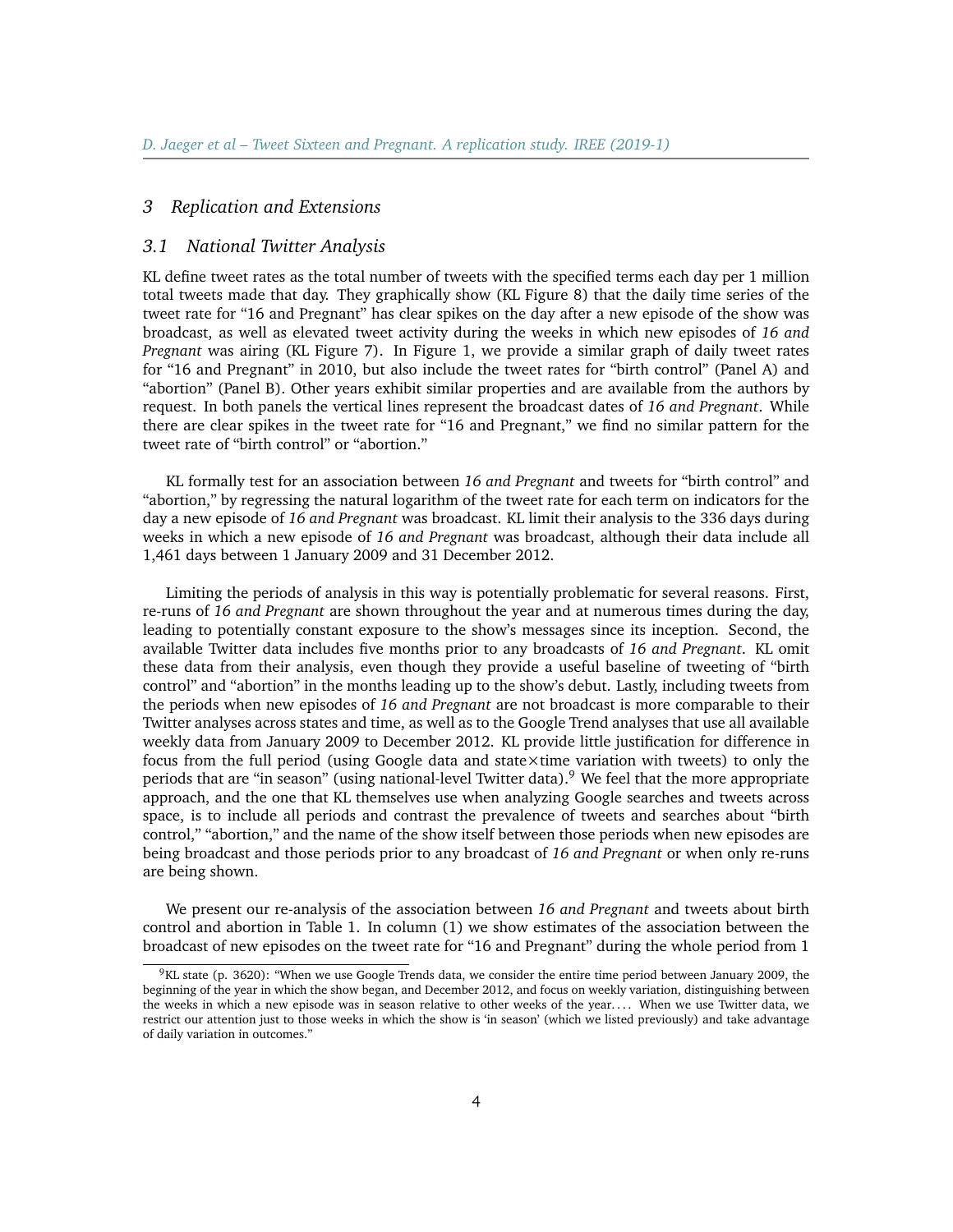January 2009 to 31 December 2012.<sup>[10](#page-4-0)</sup> As in KL's model, we include indicators for days when a new episode was broadcast and the subsequent days. We also include an indicator for the pre-*16 and Pregnant* period and the days after *16 and Pregnant* began broadcasting that are "out of season," except for the day immediately succeeding a broadcast of a new episode. The reference category is therefore "in season" excluding days on which a new episode is broadcast and the day after. The bottom part of the table shows the difference between the "Day of" and "Day after" coefficients and the "Pre-*16 and Pregnant*" and "Out of Season" coefficients. Following KL, we also include a quadratic time trend. The regression is unweighted and we present Newey-West (1987) standard errors with one lag. As demonstrated in Figure [1,](#page-10-0) there is a huge increase in the "16 and Pregnant" tweet rate on the day of, but especially the day after, the broadcast of a new episode, relative to the pre-*16 and Pregnant* period as well as relative to the "out of season" periods.

In column (2) we replicate KL's results from their Table 3, column (4), using the tweet rate for "birth control" as the dependent variable, but correcting the coding of indicators for the date of a new episode and its lag. The differences between these results and KL's published results are trivial and we find a significant and positive relationship between new episodes and tweets about birth control.<sup>[11](#page-4-1)</sup> In column (3) we estimate the same model but we correct for KL's miscoding of some days the show was broadcast. Correcting the dates of broadcasts reduces the "in-season" periods by 3 days, and the coefficient on the "day of" indicator is no longer statistically significantly different from zero. In both columns, following KL, we weight the regressions using the total number of tweets occurring on that day. In column (4) we do not weight, but the results are similar to those in column (3).

KL use "in season" days that are not the day of or day after the broadcast of a new episode as the reference category. But there are two other, potentially better, "control" periods available in the data that can be used as the baseline for tweets about birth control and abortion, namely the period before *16 and Pregnant* was first broadcast (the period between 1 January 2009 and 10 June 2009, inclusive) and the "out of season" periods after 11 June 2009 during which new episodes of the show were not being broadcast. In column (5), we estimate the same model as in column (1), with the log tweet rate for birth control as the dependent variable, using all of available data from 1 January 2009 to 31 December 2012. As in column (1), we include the "Pre-*16 and Pregnant*," and "Out of Season" indicators, maintaining the same reference category, "in season" days on which a new episode is broadcast or the day after, as in column (3) and KL's analysis. All four variables ("Day of New Episode," "Day after New Episode," "Pre-*16 and Pregnant*," and "Out of Season") are mutually exclusive and along with the reference category cover all days in the analysis.

We find in column (5) that tweets about birth control actually declined by about 45 percent relative to the pre-*16 and Pregnant* period.[12](#page-4-2) Similarly, relative to the "out of season" days, tweeting about birth control declined by about 18 percent on the days a new episode was broadcast. We see no reason (and KL provide no justification) for preferring "in-season non-broadcast days" as the baseline for tweets about birth control and abortion. Recalling that the model includes a

<span id="page-4-1"></span><span id="page-4-0"></span><sup>10</sup>Days with zero tweets are dropped. These occur predominantly in the period before *16 and Pregnant* began broadcasting.  $11$ Using KL's incorrect coding of this variable, we were able to exactly replicate their results: the coefficient on the "Day

of" indicator is 0.1204 (standard error of 0.0468) and the coefficient on the "Day after" indicator is 0.2287 (standard error of 0.0579)

<span id="page-4-2"></span> $12$ exp $(0.369) - 1 = 0.446$ .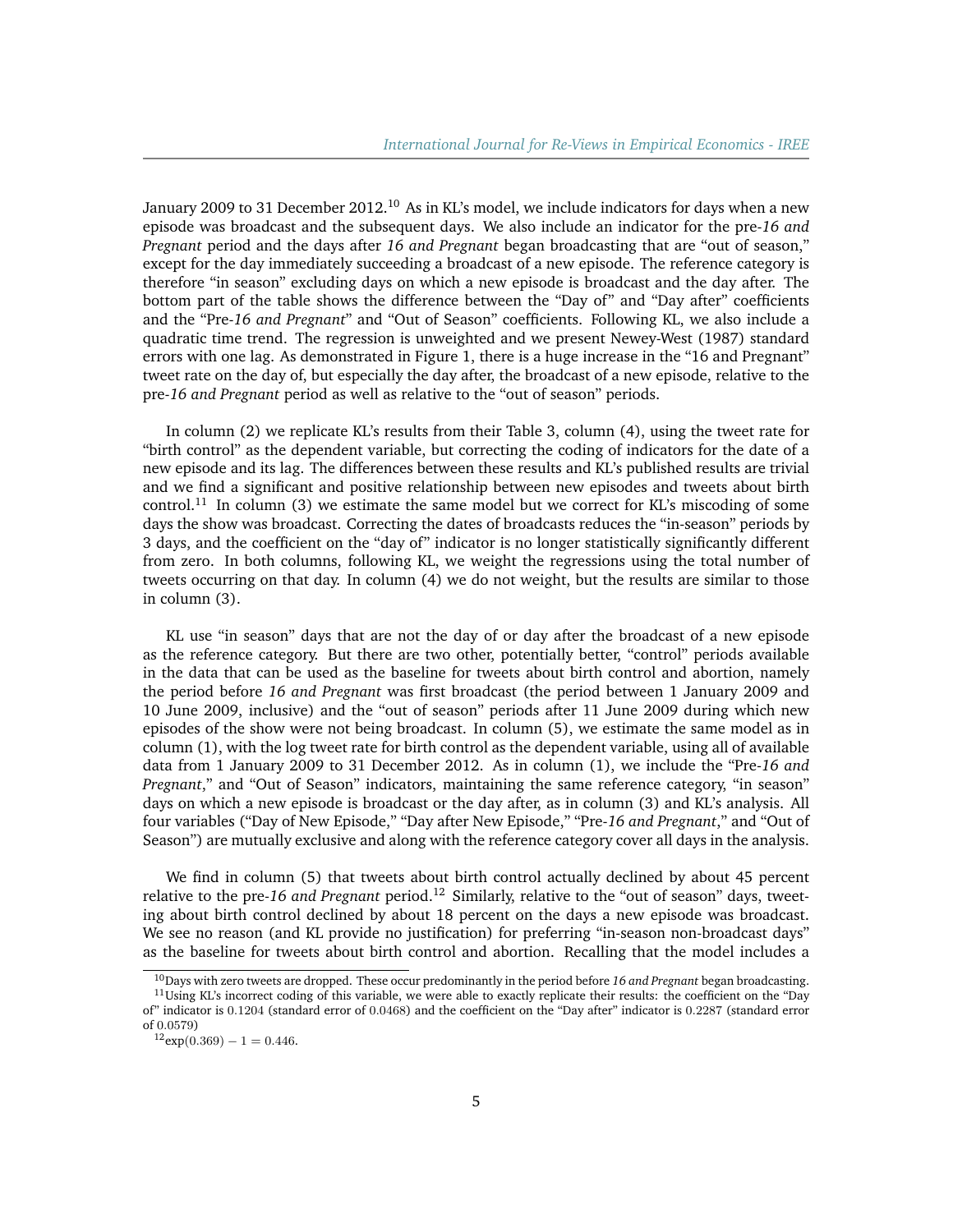quadratic time trend, we argue that the cleanest reference categories are the pre-*16 and Pregnant* period followed by those periods in which new episodes of *16 and Pregnant* were not being broadcast. There is no evidence that broadcasts of *16 and Pregnant* increased twitter activity about birth control relative to the pre-*16 and Pregnant* period. We find essentially identical results in column (6) when we estimate the model without weighting by the total number of tweets but calculate the standard errors using the Newey-West procedure with one lag.

We repeat the analysis of columns (2) through (6) using the log tweet rate for abortion as the dependent variable in columns (7) through (11). As in column (2), we are able to replicate closely KL's result from Table 3, column  $(5)$ .<sup>[13](#page-5-0)</sup> The results here are quite analogous to those using the log tweet rate for birth control. In columns (10) and (11), we again find that, relative to both the pre-*16 and Pregnant* period and the "out of season" periods, tweeting about abortion decreases in response to broadcasts of the show.

It is worth noting here that although KL include audience viewing of *Teen Mom* and *Teen Mom 2* in defining the treatment in their analysis of the impact *16 and Pregnant* on birth rates, they include none of the broadcast dates in these shows in their social media analysis. Exclusion of these shows potentially induces measurement error in our (and KL's) analyses that use the full period of data available. This measurement error would be expected to bias the coefficient of the impact the broadcast of *16 and Pregnant* towards zero, however. Our finding of a statistically significant and negative coefficient relative to both the pre-*16 and Pregnant* period and the "out of season" periods is therefore all the more striking.

KL also correlate the tweet rates for "birth control" and "abortion" with the tweet rate for the phrase "16 and Pregnant," again limiting their analysis to the "in season" periods. We replicate their estimates in columns (1) and (5) of Table  $2^{14}$  $2^{14}$  $2^{14}$ . In both cases the coefficient on the tweet rate for "16 and Pregnant" is nearly identical to KL's estimates and positively associated with the tweet rate for "birth control" and "abortion." In columns (2) and (6), we re-estimate these models without weighting by the total number of tweets. The coefficients are smaller by a factor of three or more and are no longer statistically significant. KL (footnote 25) suggest that weighting serves to correct for heteroskedasticity, although they also employ robust standard errors to address the issue. Angrist and Pischke (2009) have raised questions about heteroskedasticity as a rationale for weighting when the form of heteroscedasticity is unknown. Solon, Haider, and Wooldridge (2015) have recently suggested that researchers compare weighted and unweighted estimates, and the differences between the weighted and unweighted results here suggests misspecification or heterogeneous effects. Weighting in this context seems dubious, at best.

Twitter became available for public use in July 2006 and subsequent growth was exponential. In Figure [2](#page-11-0) we plot the weighting variable that KL use, the total number of tweets per day. The shaded areas indicate the "in-season" periods that KL analyze (and that correspond to columns (1), (2), (5), and (6) in Table [2.](#page-13-0) Differences between the weighted and unweighted results come from

<span id="page-5-0"></span><sup>&</sup>lt;sup>13</sup>If we use their incorrectly-coded lagged day of broadcast indicator, we can exactly replicate the coefficients on "Day of New Episode" (0.142 with a standard error of 0.036) and "Day After New Episode" (0.212 with a standard error of 0.046).

<span id="page-5-1"></span><sup>14</sup>As in Table 1, we can exactly replicate the coefficients on log tweets about *16 and Pregnant* in the birth control regression (0.077 with a standard error of 0.034) and the abortion regression (0.064 with a standard error of 0.025) if we use KL's incorrectly-coded lagged broadcast indicator.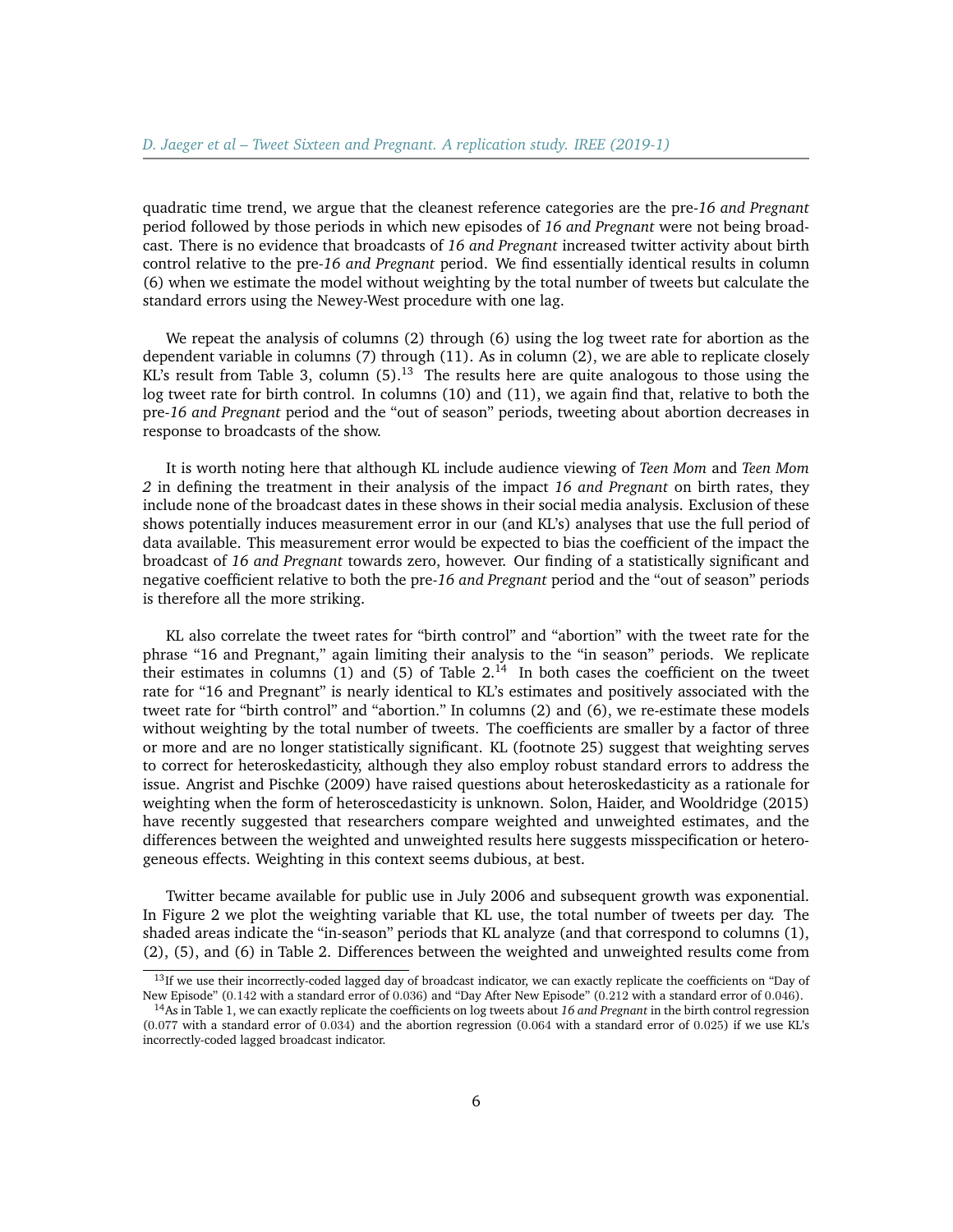a 12-fold increase in the average daily volume of tweets from the first "in-season" period in 2009 to the last "in-season" period in  $2012<sup>15</sup>$  $2012<sup>15</sup>$  $2012<sup>15</sup>$  To the extent that KL find an effect in the weighted results, it is largely driven by the last two "in-season" periods in 2011 and 2012, the latter being after the period of their analysis of relationship between *16 and Pregnant* and fertility.

In columns (3) and (7), we re-estimate KL's model but include all available data between the show's inception on 11 June 11 2009 and 31 December  $2012<sup>16</sup>$  $2012<sup>16</sup>$  $2012<sup>16</sup>$  The coefficient on the tweet rate for "16 and Pregnant" in the birth control regression in column (3) is 60 percent smaller and marginally statistically significant and the coefficient on the tweet rate for "16 and Pregnant" in the abortion regression in column (7) becomes negative and statistically insignificant. In columns (4) and (8), we re-estimate the models from columns (3) and (6) without using weights and using the Newey-West (1987) procedure to correct for serial correlation and heteroskedasticity in the error terms. In neither case do we find a statistically significant association with the tweet rate for "16 and Pregnant." These results are consistent with the lack of a visual association between tweeting about *16 and Pregnant* and tweeting about birth control and abortion in Figure 1.

## *3.2 State-Level Twitter Analysis*

KL also analyze the tweet rate for "birth control" and "abortion" at the state level over time, creating a panel dataset with 11 (unequal length) time periods from January 2009 to December 2012. These periods consist of the pre-*16 and Pregnant* period followed by alternating "in season" and "out of season" periods, as discussed in footnote 8. We present our exact replication of KL's results in Table [3.](#page-14-0) Our columns (1) and (3) replicate KL's results from their Table 4, Panel B, columns (4) and (5). When conditioning on period and time fixed effects, KL find a positive and statistically significant association between tweets about *16 and Pregnant* and birth control, but a negative and not statistically significant association with tweets about abortion.

As in all of their analyses using Twitter data, KL weight the observations by the total number of tweets in a state×period. In columns  $(2)$  and  $(4)$  of Table [3](#page-14-0) we re-estimate the models from columns (1) and (3) without using weights. We find that the significant coefficient in the birth control regression is now 64 percent smaller and no longer statistically significant while the coefficient in the abortion regression remains not statistically significantly different from zero. As with the national-level analysis, the rationale for weighting seems unjustified, and may also exacerbate measurement error. KL (footnote 41) acknowledge that assigning a geographic location to a tweet is "a work in progress. . . and it is prudent to interpret our reported results using geographic Twitter data with some caution." Given the possibility of measurement error with respect to the location of tweets and the lack of any covariates besides the two-way fixed effects, the lack of robustness to weighting is not surprising. We conclude that there is little to infer about the causal link between *16 and Pregnant* and fertility behaviors from these results.

<span id="page-6-0"></span><sup>&</sup>lt;sup>15</sup>The average volume of daily tweets in the five "in-season" periods from 2009 to 2012 are 5.08 million, 10.47 million, 12.56 million, 23.88 million, and 60.66 million, respectively.

<span id="page-6-1"></span><sup>&</sup>lt;sup>16</sup>There are 1,294 days for this period but two days with a tweet rate of zero for "16 and Pregnant" are dropped.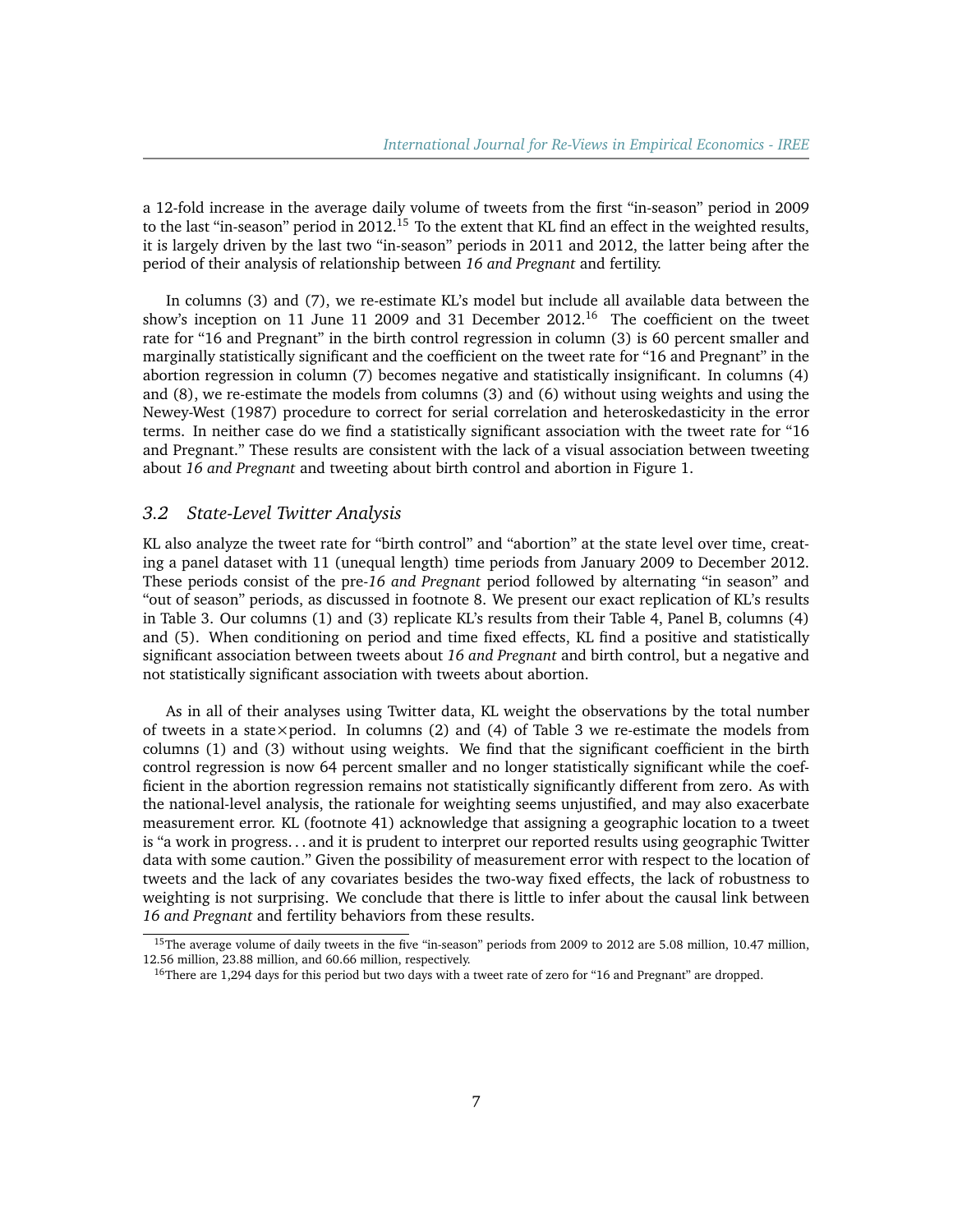# *3.3 National Google Analysis*

We present our results using KL's national Google data in Table [4.](#page-15-0) In all columns we follow KL and present conventional standard errors in parentheses and do not use weights.<sup>[17](#page-7-0)</sup> Although the Google search indices for "16 and Pregnant," "How get birth control", "How get birth control pill," and "How get abortion" are uninterrupted time series, KL do not correct for serial correlation in the disturbances. We present Newey-West (1987) standard errors (employing one lag) in square brackets. As above with our analysis of national Twitter trends, in column (1) we first show that new episodes of *16 and Pregnant* strongly predict Google searches for "16 and Pregnant." A week in which a new episode is broadcast is associated with a 38-point increase in the Google Search index for "16 and Pregnant" relative to weeks without a new episode.

The remaining columns replicate results from KL's Tables 3 and 4. Results on the association between weeks with a new episode in columns (2), (4), and (6) replicate KL's Table 3, columns (1) through (3), respectively, and results on the association between searches for "16 and Pregnant" in columns (3), (5), and (7) replicate KL's Table 4, Panel A, columns (1) through (3), respectively. We are able to replicate their results exactly. Both new broadcasts of *16 and Pregnant* and searches for "16 and Pregnant" are unrelated to searches for "how get the birth control," how get birth control pill," or "how to get abortion." In each case the Newey-West standard errors are larger than the unadjusted ones resulting in  $t$ -ratios that are less than one for each coefficient. Like our results using Twitter, including the full time series of information from January 2009 to December 2012 yields no association between Google search activity on behavioral terms ("birth control" and "abortion") and measures of interest in *16 and Pregnant*. [18](#page-7-1)

#### *4 Conclusion*

KL's analyses of social media data played an important role in their argument that *16 and Pregnant* lowered teen birth rates. By linking phrases associated with preventing or terminating pregnancy with the timing of broadcasts of *16 and Pregnant*, KL attempted to provide evidence for a potential causal change from reality TV to fertility. This evidence was crucial for their argument because KL were evaluating a point-in-time national policy change (see footnote 2). We have shown elsewhere (Jaeger, Joyce, and Kaestner 2018), however, that a causal interpretation of KL's results based solely on their identification strategy is implausible.

Our reassessment of KL's social media analysis shows that these results, too, are extremely fragile and, at best, inconclusive. Although we were able to replicate their published results exactly, and although coding and data gathering mistakes by KL had relatively minor impacts on their re-

<span id="page-7-0"></span> $17$ Despite reporting robust standard errors in the Twitter analysis, KL report conventional standard errors when analyzing national Google search indices.

<span id="page-7-1"></span> $18$ We were also able to replicate KL's state-level Google search results in their Table 4, Panel B, columns (1) and (3). We view these results as being uninformative about the relationship between Google searches for "16 and Pregnant" and those for "How to get birth control" and "How to get abortion". The regressions are rudimentary: a pre-/post-treatment analysis with 12 or 15 states, two broad time periods (January 2005–May 2009 and June 2009–December 2010), and no comparison group during a period of rapid growth in Internet activity. We note for the record, however, that although KL's equation (9) includes the state- and period-specific unemployment rate, their replication programs did not include this variable in either the state-level Twitter or Google analyses, and we were able to replicate their results exactly without including the unemployment rate in any analysis.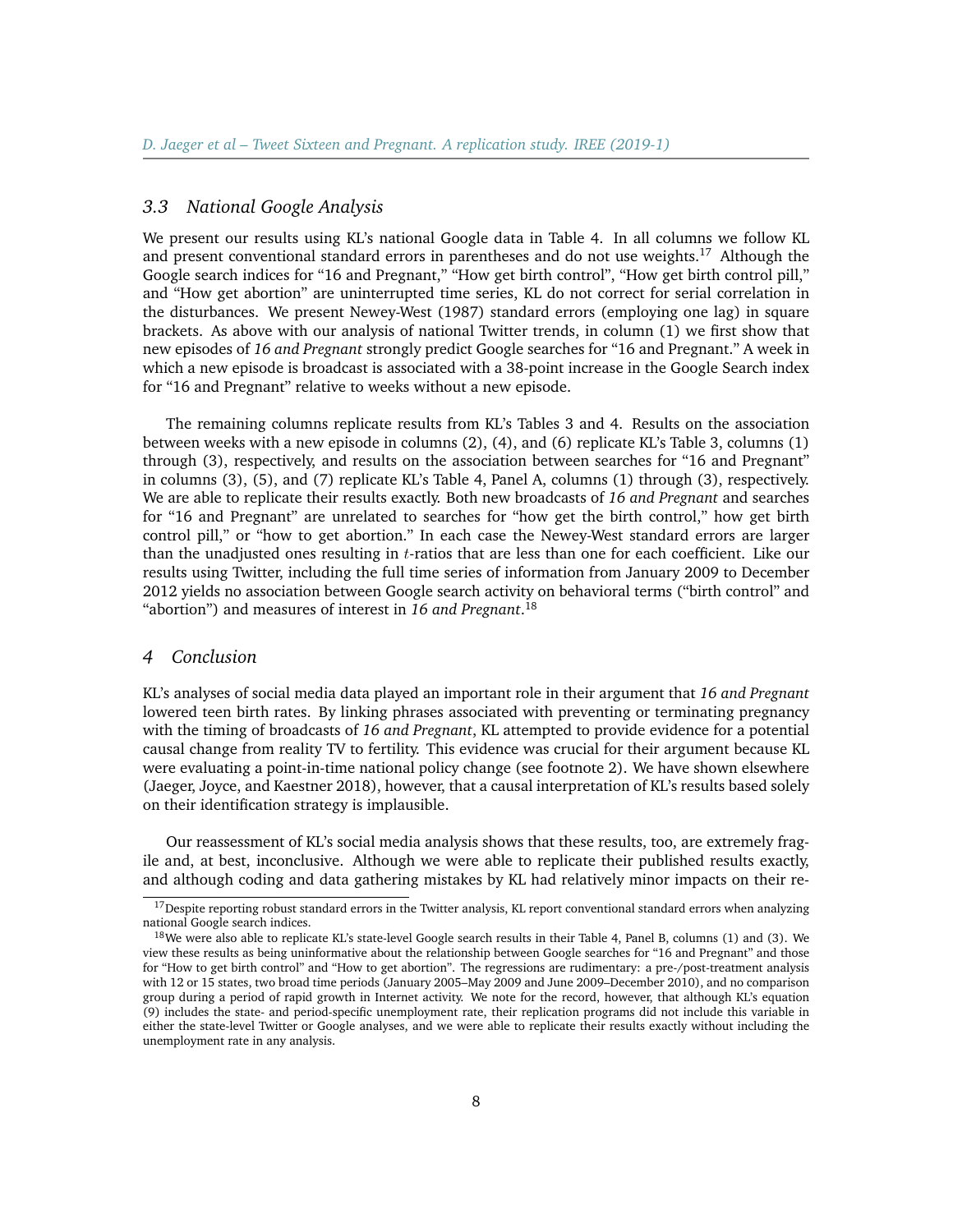sults, their choice of reference period for the Twitter results is questionable. When we expand their analysis to cover all of the available data, it is clear that there is little or no positive association between *16 and Pregnant* and tweets about birth control and abortion. KL's original research showed little evidence that Google searches related to birth control and abortion are related to measures of exposure to the or searching for "16 and Pregnant" and we confirm those results.

The fragility of KL's results raises general questions about using social media data. The potential for data mining and selective presentation of results in such a rich data environment is great, and clear justification should be given for selecting a limited number of search phrases and subjective periods to search. Pre-analysis plans should be used to minimize the appearance of "cherry picking" results that support authors' claims.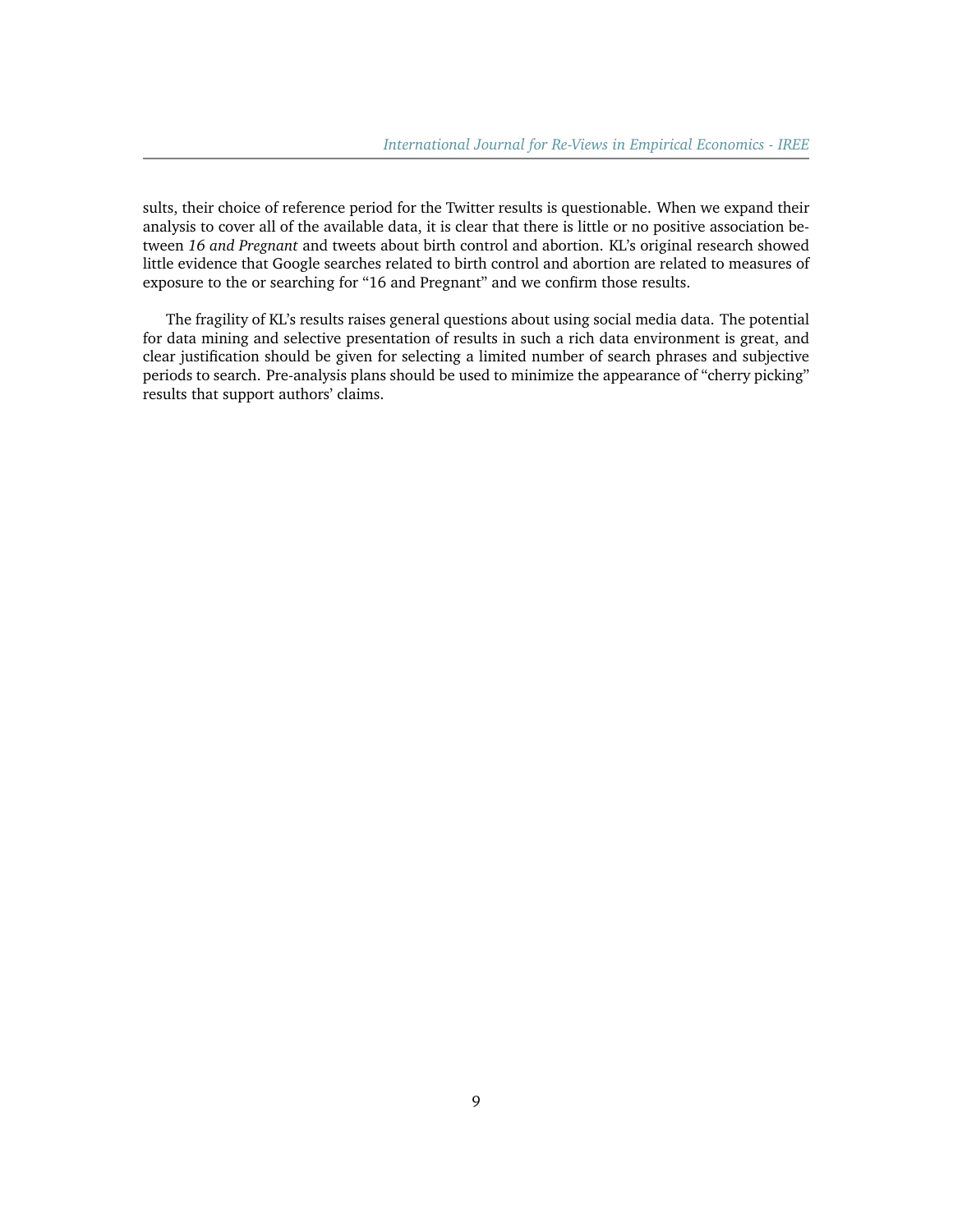#### *References*

**Angrist, Joshua D. and Jörn-Steffen Pischke (2009).** *Mostly Harmless Econometrics.* Princeton: Princeton University Press.

**Choi, Hyunyoung and Hal Varian (2012).** "Predicting the Present with Google Trends." *Economic Record* 88(S1): 2–9.

**Jaeger, David A., Theodore J. Joyce, and Robert Kaestner (2018).** "A Cautionary Tale of Evaluating Identifying Assumptions: Did Reality TV Really Cause a Decline in Teenage Childbearing?" *Journal of Business and Economic Statistics*, forthcoming. DOI: [10.1080/07350015.2018.1497510](https://doi.org/10.1080/07350015.2018.1497510).

**Kearney, Melissa S., and Phillip B. Levine (2014).** "Media Influences on Social Outcomes: The Impact of MTV's 16 and Pregnant on Teen Childbearing." National Bureau of Economic Research. Working Paper 19795. [nber.org/papers/w19795](http://www.nber.org/papers/w19795).

**Kearney, Melissa S. and Phillip. B. Levine (2015).** "Media Influences on Social Outcomes: The Impact of MTV's *16 and Pregnant* on Teen Childbearing." *American Economic Review* 105(12), 3597– 3632. DOI: [DOI:10.1257/aer.20140012](https://www.aeaweb.org/articles?id=10.1257/aer.20140012).

**Kearney, Melissa S. and Phillip. B. Levine (2016).** "Does Reality TV Induce Real Effects? A Response to Jaeger, Joyce, and Kaestner (2016)." IZA. Discussion Paper 10318. [iza.org/dp10318.](http://ftp.iza.org/dp10318.pdf) [pdf](http://ftp.iza.org/dp10318.pdf).

**Kearney, Melissa S. and Phillip B. Levine (2018).** "A Comment on Jaeger, Joyce, and Kaestner (2018) *Did Reality TV Really Cause a Decline in Teenage Childbearing?*" Mimeo, NBER. [nber.](https://www.nber.org/data-appendix/w19795/KL_Response_to_JJK-JBES-July_2018_FINAL.pdf) [org/data-appendix/w19795/KL\\_Response\\_to\\_JJK-JBES-July\\_2018\\_FINAL.pdf](https://www.nber.org/data-appendix/w19795/KL_Response_to_JJK-JBES-July_2018_FINAL.pdf).

**Newey, Whitney K. and West, Kenneth D. (1987).** "A Simple, Positive Semi-definite, Heteroskedasticity and Autocorrelation Consistent Covariance Matrix." *Econometrica* 55(3):703–708. DOI: [10.](https://www.jstor.org/stable/1913610) [2307/1913610](https://www.jstor.org/stable/1913610).

**Solon, Gary, Steven J. Haider, and Jeffrey M. Wooldridge (2015).** "What Are We Weighting For?" *Journal of Human Resources* 50(2): 301–316. DOI: [10.3368/jhr.50.2.301](http://jhr.uwpress.org/content/50/2/301.short).

**Stephens-Davidowitz, Seth (2017)** *Everybody Lies.* New York: Harper Collins.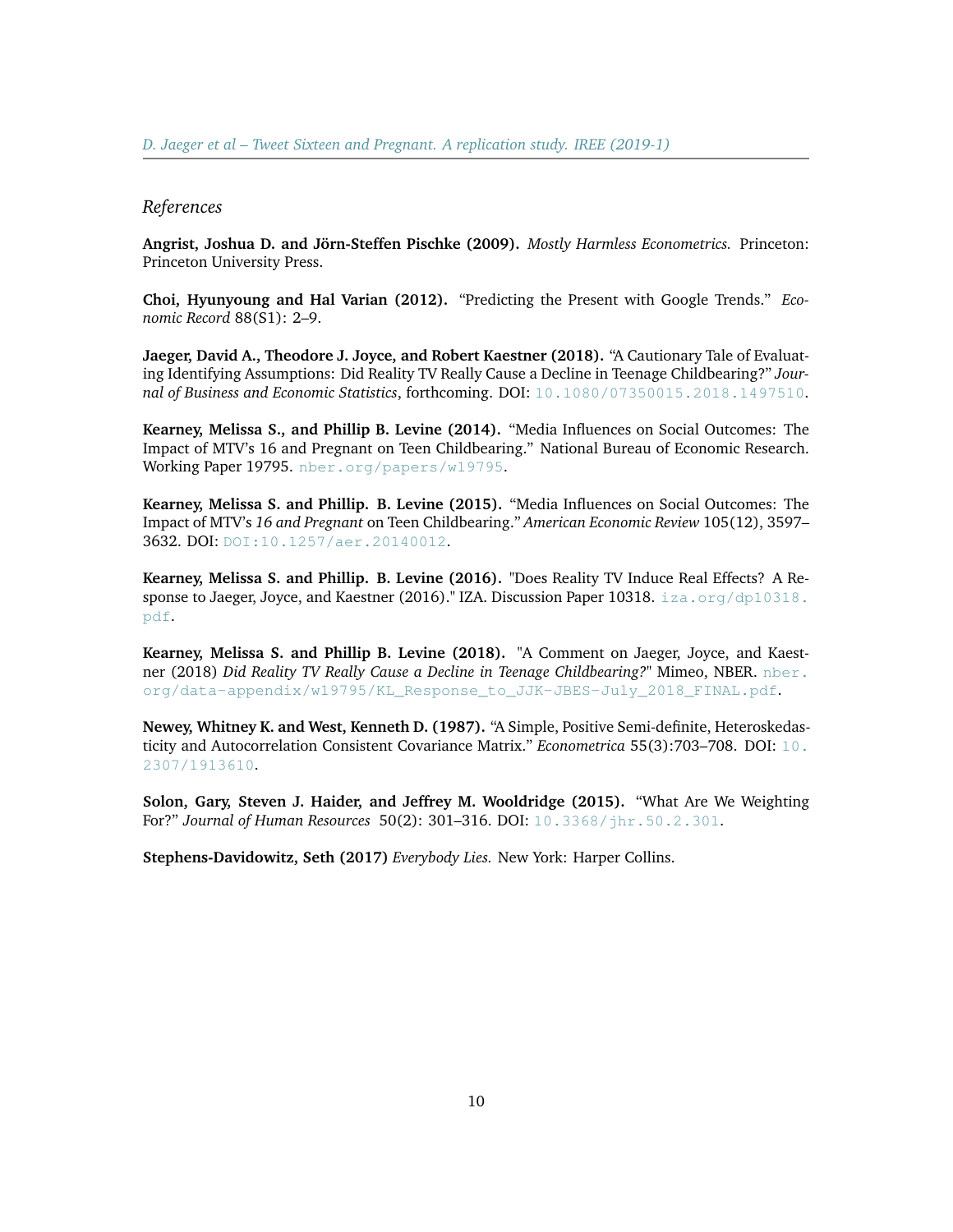

<span id="page-10-0"></span>Figure 1: Twitter Activity for *16 and Pregnant*, Birth Control, and Abortion Season 2 (2010)

Note: These graphs plot the log tweet rate for *16 and Pregnant*, birth control, and abortion for the second season (2010) of *16 and Pregnant*. The vertical lines represent the days of broadcasts of *16 and Pregnant*. Note that the vertical scale is different in each panel.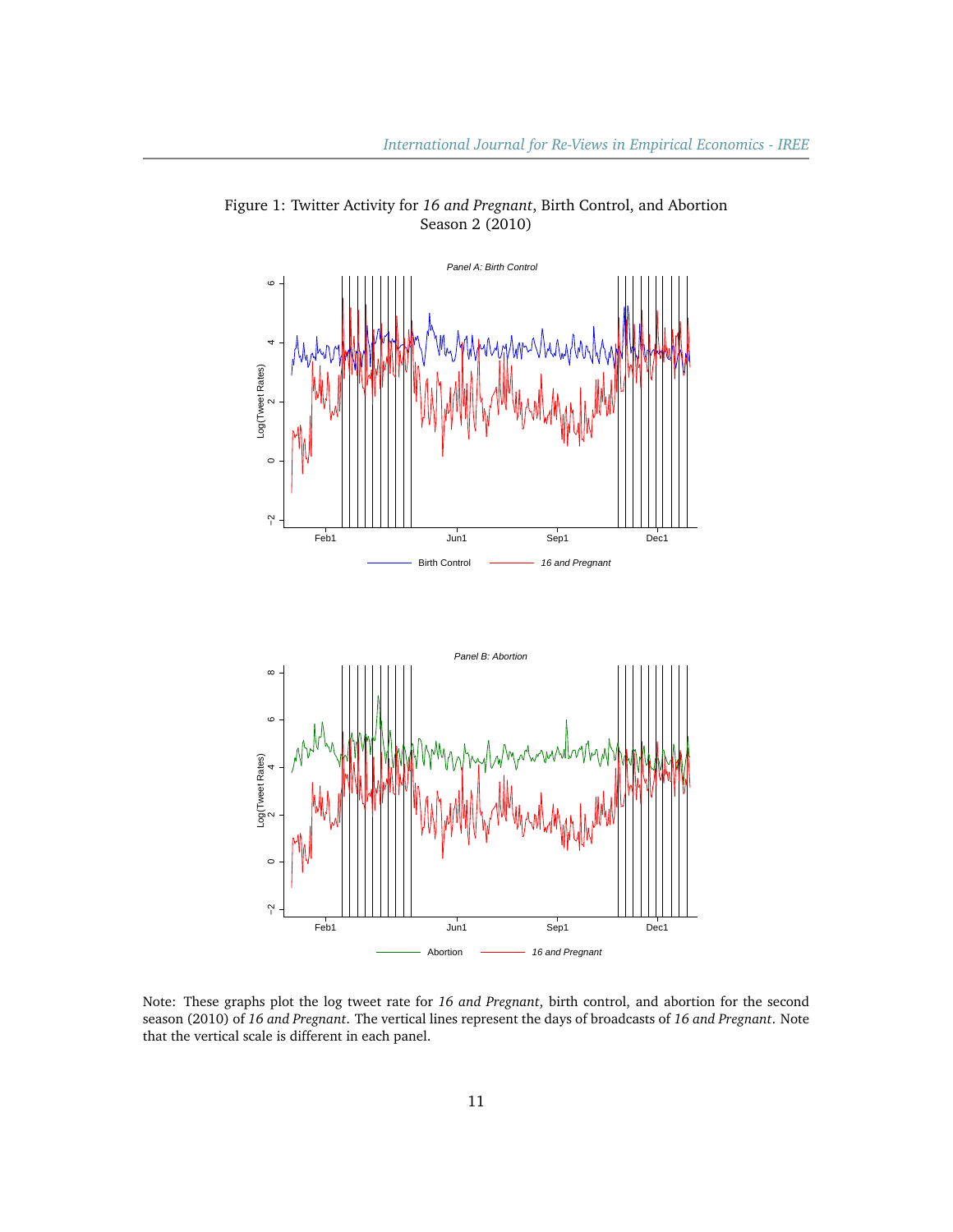<span id="page-11-0"></span>

Figure 2: Total Number of Tweets 2009–2012

Note: This graph shows the total number of daily tweets from 2008 to 2012, which KL use as weights in the national-level Twitter regressions shown in Table 2. The shaded areas indicate "in season" periods for *16 and Pregnant*, using the corrected dates as discussed in the text.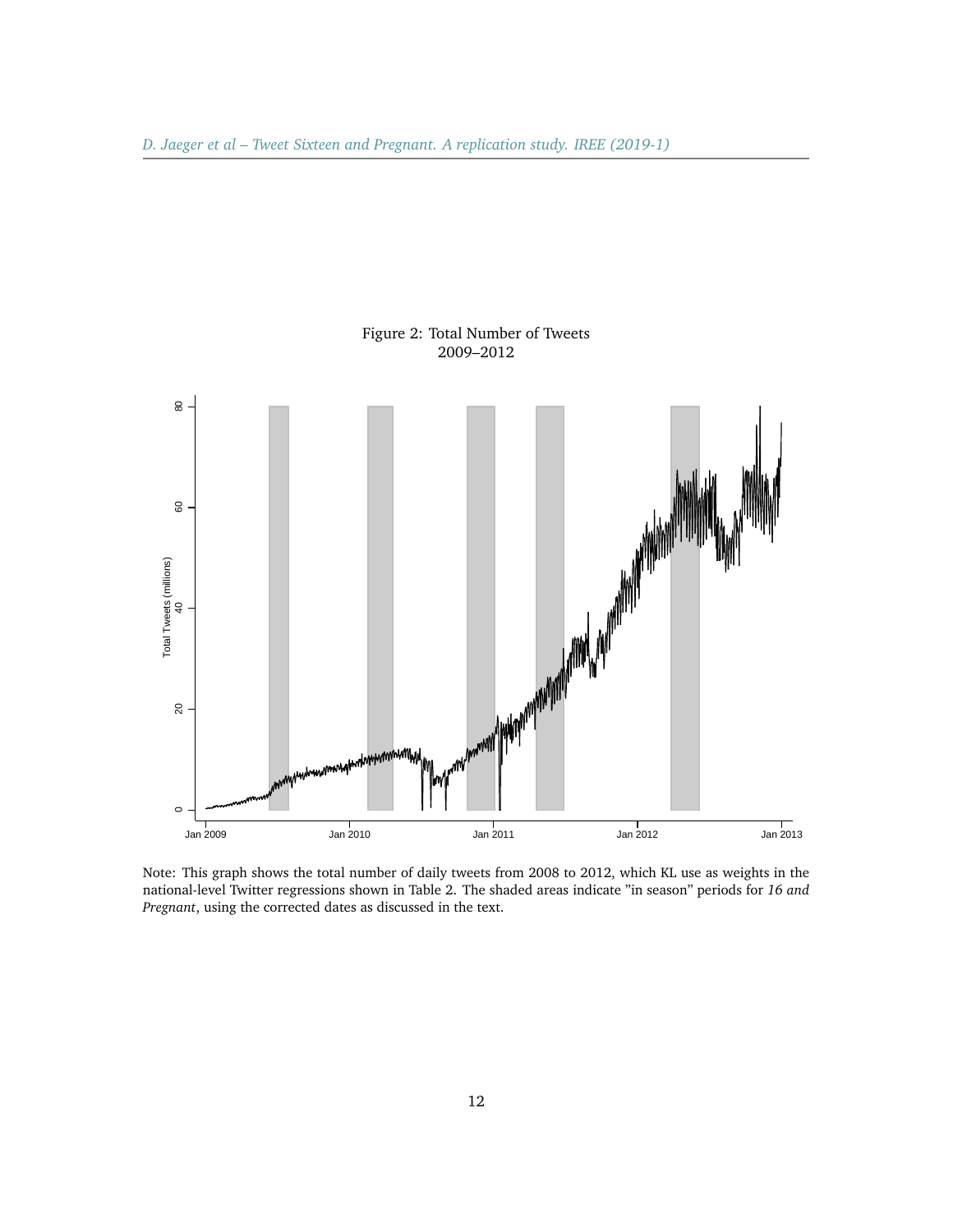| Dependent Variable:                                                                            | Log Tweet Rate:<br>16 and Pregnant |                       |                       | Log Tweet Rate:<br><b>Birth Control</b> |                        |                        |                       |                       | Log Tweet Rate:<br>Abortion |                       |                       |
|------------------------------------------------------------------------------------------------|------------------------------------|-----------------------|-----------------------|-----------------------------------------|------------------------|------------------------|-----------------------|-----------------------|-----------------------------|-----------------------|-----------------------|
|                                                                                                | (1)                                | (2)                   | (3)                   | (4)                                     | (5)                    | (6)                    | (7)                   | (8)                   | (9)                         | (10)                  | (11)                  |
| Coefficients                                                                                   |                                    |                       |                       |                                         |                        |                        |                       |                       |                             |                       |                       |
| "In Season" Excluding<br>Day of and<br>Day After New Episode                                   | ref.                               | ref.                  | ref.                  | ref.                                    | ref.                   | ref.                   | ref.                  | ref.                  | ref.                        | ref.                  | ref.                  |
| Day of New Episode                                                                             | $-0.233**$<br>(0.112)              | $0.140***$<br>(0.049) | 0.042<br>(0.057)      | 0.037<br>(0.045)                        | 0.044<br>(0.057)       | 0.040<br>(0.045)       | $0.159***$<br>(0.039) | $0.090**$<br>(0.040)  | $0.168***$<br>(0.048)       | $0.095**$<br>(0.048)  | $0.172***$<br>(0.053) |
| Day After New Episode                                                                          | $1.253***$<br>(0.148)              | $0.240***$<br>(0.062) | $0.202***$<br>(0.062) | $0.155***$<br>(0.051)                   | $0.197***$<br>(0.057)  | $0.158***$<br>(0.051)  | $0.216***$<br>(0.049) | $0.140***$<br>(0.047) | $0.170***$<br>(0.058)       | $0.158***$<br>(0.049) | $0.184***$<br>(0.057) |
| Pre-16 and Pregnant<br>(before 11 June 2009)                                                   | $-1.016***$<br>(0.284)             |                       |                       |                                         | $0.414***$<br>(0.079)  | $0.309***$<br>(0.065)  |                       |                       |                             | $0.326***$<br>(0.088) | $0.418***$<br>(0.100) |
| "Out of Season"<br><b>Excluding Day After</b><br>New Episode and<br>Pre-16 and Pregnant Period | $-1.268***$<br>(0.080)             |                       |                       |                                         | $0.207***$<br>(0.035)  | $0.137***$<br>(0.034)  |                       |                       |                             | $0.197***$<br>(0.030) | $0.153***$<br>(0.041) |
| Differences in Coeffcients                                                                     |                                    |                       |                       |                                         |                        |                        |                       |                       |                             |                       |                       |
| Day of New Episode<br>- Pre-16 and Pregnant                                                    | $0.783***$<br>(0.286)              |                       |                       |                                         | $-0.369***$<br>(0.090) | $-0.269***$<br>(0.070) |                       |                       |                             | $-0.232**$<br>(0.094) | $-0.246**$<br>(0.101) |
| Day after New Episode<br>- Pre-16 and Pregnant                                                 | $2.269***$<br>(0.313)              |                       |                       |                                         | $-0.217**$<br>(0.089)  | $-0.151**$<br>(0.077)  |                       |                       |                             | $-0.168**$<br>(0.095) | $-0.234**$<br>(0.104) |
| Day of New Episode<br>- "Out of Season"                                                        | 1.035***<br>(0.104)                |                       |                       |                                         | $-0.163***$<br>(0.055) | $-0.097**$<br>(0.041)  |                       |                       |                             | $-0.102**$<br>(0.044) | 0.019<br>(0.047)      |
| Day after New Episode<br>"Out of Season"                                                       | $2.521***$<br>(0.146)              |                       |                       |                                         | $-0.010$<br>(0.054)    | 0.021<br>(0.047)       |                       |                       |                             | $-0.039$<br>(0.045)   | 0.031<br>(0.052)      |
| Include Only<br>"In-Season" Days                                                               |                                    | $\mathbf x$           | $\mathbf x$           | $\mathbf X$                             |                        |                        | $\mathbf x$           | $\mathbf x$           | $\mathbf X$                 |                       |                       |
| Weighted by Total<br>Number of Tweets                                                          |                                    | $\mathbf x$           | $\mathbf x$           |                                         | $\mathbf x$            |                        | $\mathbf x$           | $\mathbf x$           |                             | $\mathbf x$           |                       |
| Number of Days                                                                                 | 1,322                              | 336                   | 333                   | 333                                     | 1,455                  | 1,455                  | 336                   | 333                   | 333                         | 1,455                 | 1,455                 |

Table 1: Association between New Episodes of 16 and Pregnant and Twitter Activity about Birth Control and Abortion

<span id="page-12-0"></span>Note: Each column is from a separate regression. The period of analysis is 1 January 2009 to 31 December 2012, with restrictions as noted in the table. All regressions include a quadratic trend. Estimates from columns (2) and (7) replicate those from Kearney and Levine Table 3, columns (4) and (5), respectively, excep<sup>t</sup> that the lagged indicator for <sup>a</sup> new episode is correctly created (see text). Estimates in columns (3)–(6) and (8)–(11) also correct Kearney and Levine's dates of broadcast for *<sup>16</sup> and Pregnant*. Estimates in columns (1), (5), (6), (10), and (11)use all of the available data from the replication files provided by Kearney and Levine to the *American Economic Review* website. The pre-16 and Pregnant indicator is equal to one for all dates from 1 January 2009 to 10 June 2009. *16 and Pregnant* began broadcasting on <sup>11</sup> June 2009. There are 1,461 possible days, but following Kearney and Levine, we drop those where the tweet rate is zero. All models estimated by OLS. Heteroskedasticity-consistent standard errors are shown in columns (2) through (7); Newey-West standard errors with one lag are shown incolumns (1), (6), and (11). \* indicates statistical significance at the 10 percent level, \*\* indicates statistical significance at the 5 percent level, and \*\*\* indicates statistical significance at the 5 percent level, and 1 percen<sup>t</sup> level.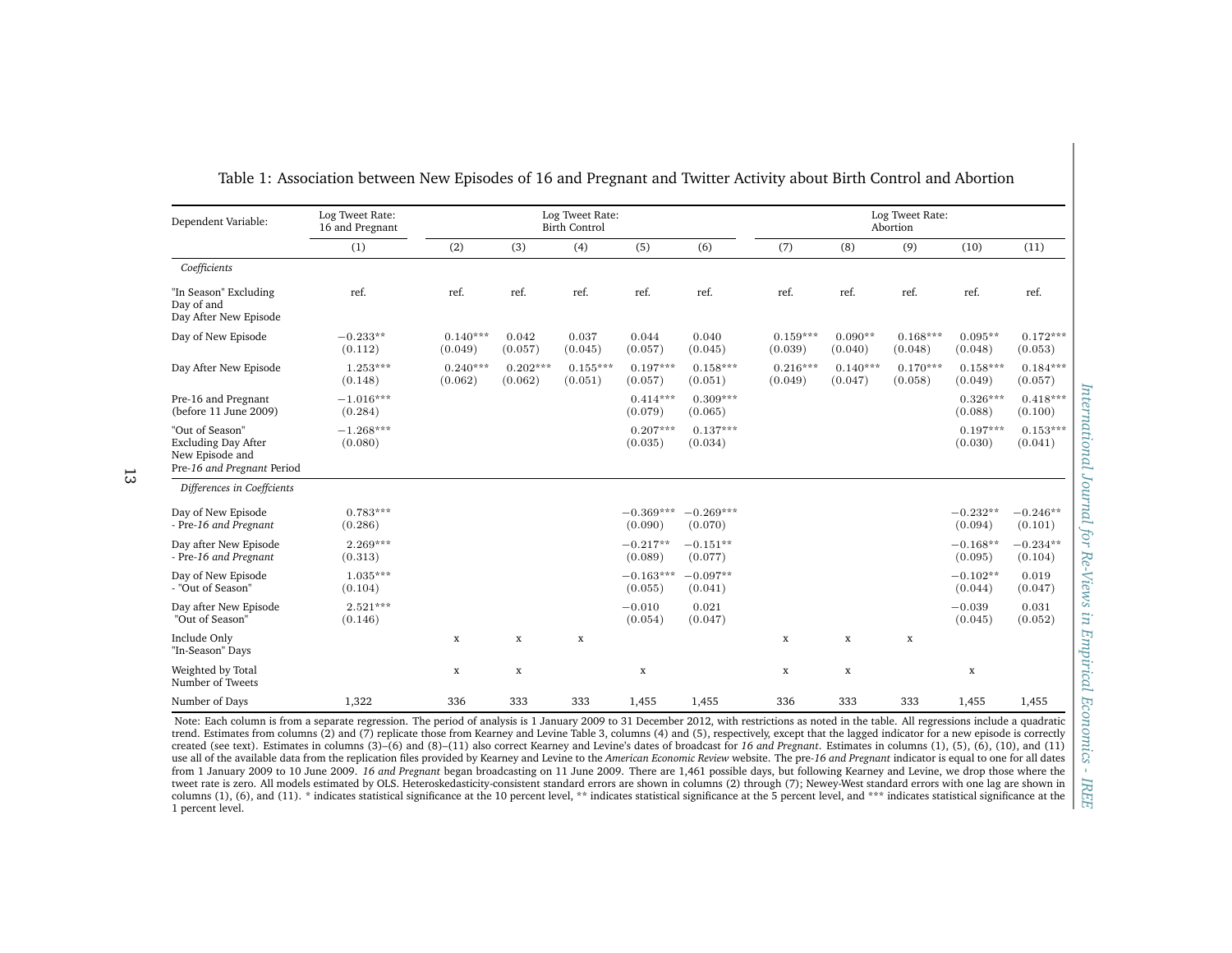<span id="page-13-0"></span>

| Dependent Variable:                                                                                                                                                                                                                                                                                                                                                                                                                                                                                                                                                                                                                                                                                                                                                                                                                                                                                         | Log Tweet Rate: Birth Control |                  |                     |                  | Log Tweet Rate: Abortion |                  |                     |                     |
|-------------------------------------------------------------------------------------------------------------------------------------------------------------------------------------------------------------------------------------------------------------------------------------------------------------------------------------------------------------------------------------------------------------------------------------------------------------------------------------------------------------------------------------------------------------------------------------------------------------------------------------------------------------------------------------------------------------------------------------------------------------------------------------------------------------------------------------------------------------------------------------------------------------|-------------------------------|------------------|---------------------|------------------|--------------------------|------------------|---------------------|---------------------|
|                                                                                                                                                                                                                                                                                                                                                                                                                                                                                                                                                                                                                                                                                                                                                                                                                                                                                                             | (1)                           | (2)              | (3)                 | (4)              | (5)                      | (6)              | (7)                 | (8)                 |
| Log(Tweet Rate about<br>16 and Pregnant)                                                                                                                                                                                                                                                                                                                                                                                                                                                                                                                                                                                                                                                                                                                                                                                                                                                                    | $0.077**$<br>(0.034)          | 0.028<br>(0.026) | $0.034*$<br>(0.018) | 0.010<br>(0.011) | $0.060**$<br>(0.025)     | 0.005<br>(0.030) | $-0.022$<br>(0.018) | $-0.019$<br>(0.016) |
| Include Only "In-Season" Days                                                                                                                                                                                                                                                                                                                                                                                                                                                                                                                                                                                                                                                                                                                                                                                                                                                                               | $\mathbf x$                   | $\mathbf X$      |                     |                  | $\mathbf X$              | X                |                     |                     |
| Weighted by Total Number of Tweets                                                                                                                                                                                                                                                                                                                                                                                                                                                                                                                                                                                                                                                                                                                                                                                                                                                                          | $\mathbf x$                   |                  | x                   |                  | $\mathbf x$              |                  | $\mathbf x$         |                     |
| Number of Days                                                                                                                                                                                                                                                                                                                                                                                                                                                                                                                                                                                                                                                                                                                                                                                                                                                                                              | 333                           | 333              | 1,292               | 1,292            | 333                      | 333              | 1,292               | 1,292               |
| and Levine Table 4, Panel A, columns (4) and (5), respectively, except that we correct the dates that are included as "in season".<br>Estimates in columns (3), (4), (7), and (8) use all of the available data from the replication files provided by Kearney and Levine<br>to the American Economic Review website for the period after 16 and Pregnant began broadcasting. There are 1,461 possible days,<br>but following Kearney and Levine, five are dropped because the tweet rate is zero. All models estimated by OLS. Heteroskedasticity-<br>consistent standard errors are shown in columns (1)-(3), and (5)-(7); Newey-West standard errors with one lag are shown in columns<br>(4) and (8). * indicates statistical significance at the 10 percent level, ** indicates statistical significance at the 5 percent level, and<br>*** indicates statistical significance at the 1 percent level. |                               |                  |                     |                  |                          |                  |                     |                     |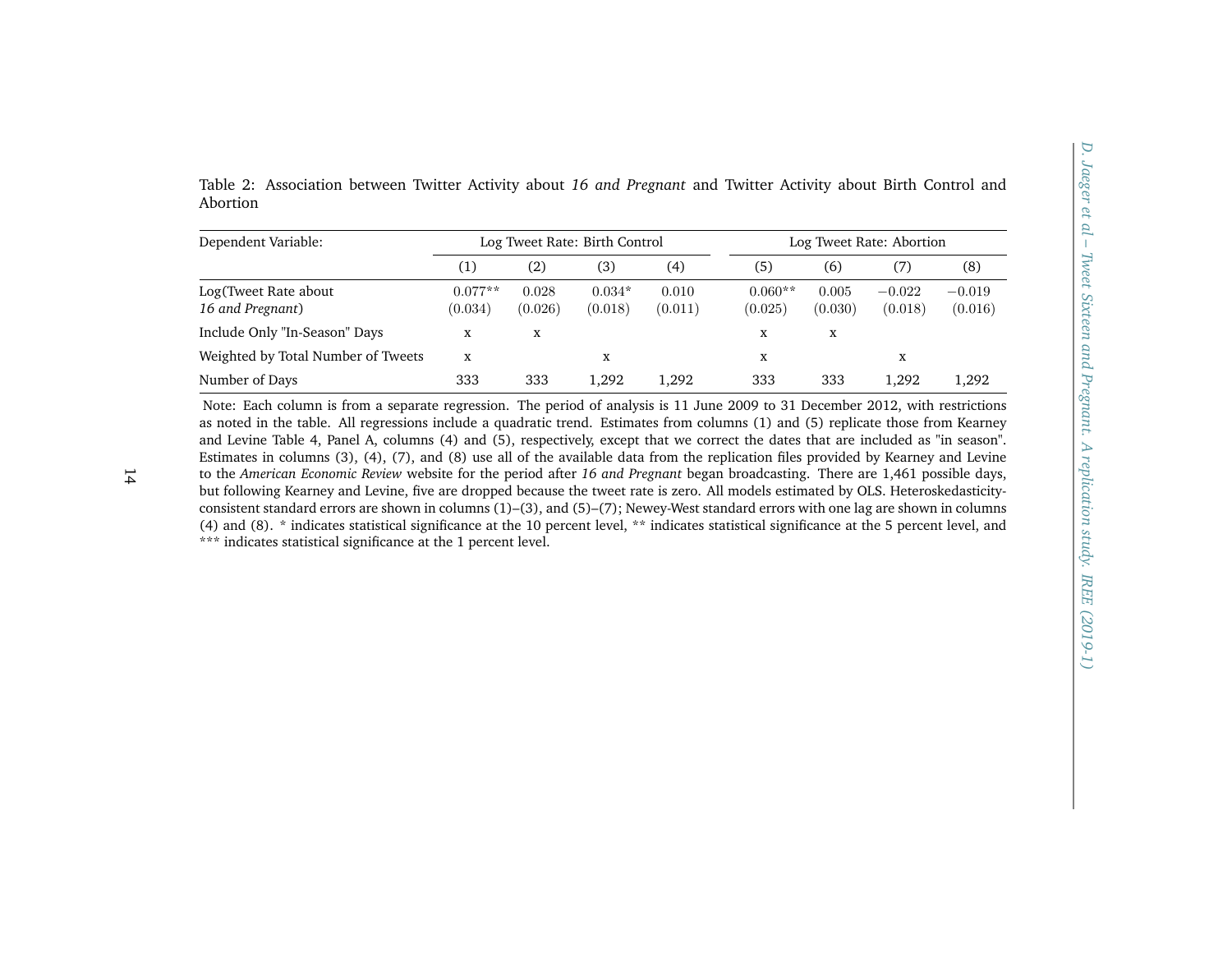| Dependent Variable:                    | Log Tweet Rate: Birth Control |                  | Log Tweet Rate: Abortion |                  |
|----------------------------------------|-------------------------------|------------------|--------------------------|------------------|
|                                        | (1)                           | (2)              | 3)                       | (4)              |
| Log(Tweet Rate for<br>16 and Pregnant) | $0.137**$<br>(0.054)          | 0.049<br>(0.048) | $-0.087$<br>(0.075)      | 0.011<br>(0.041) |
| <b>State Fixed Effects</b>             | X                             | X                | X                        | X                |
| Period Fixed Effects                   | X                             | X                | X                        | x                |
| Weight                                 | <b>Total Tweets</b>           | None             | <b>Total Tweets</b>      | None             |
| N                                      | 537                           | 537              | 537                      | 537              |

<span id="page-14-0"></span>Table 3: Association between Twitter Activity about *16 and Pregnant* and Twitter Activity about Birth Control and Abortion at the State Level

Note: Each column is from a separate regression. The period of analysis is January 2009 to December 2012. There are eleven (unequal length) time periods corresponding to the pre-16 and Pregnant period followed by alternating "in season" and "out of season" periods; see footnote 8. Estimates from columns (1) and (3) replicate Kearney and Levine Table 4, Panel B columns (4) and (5), respectively. All models estimated by OLS. Heteroskedasticity-consistent standard errors clustered at the state level in parentheses. \* indicates statistical significance at the 10 percent level, \*\* indicates statistical significance at the 5 percent level, and \*\*\* indicates statistical significance at the 1 percent level.